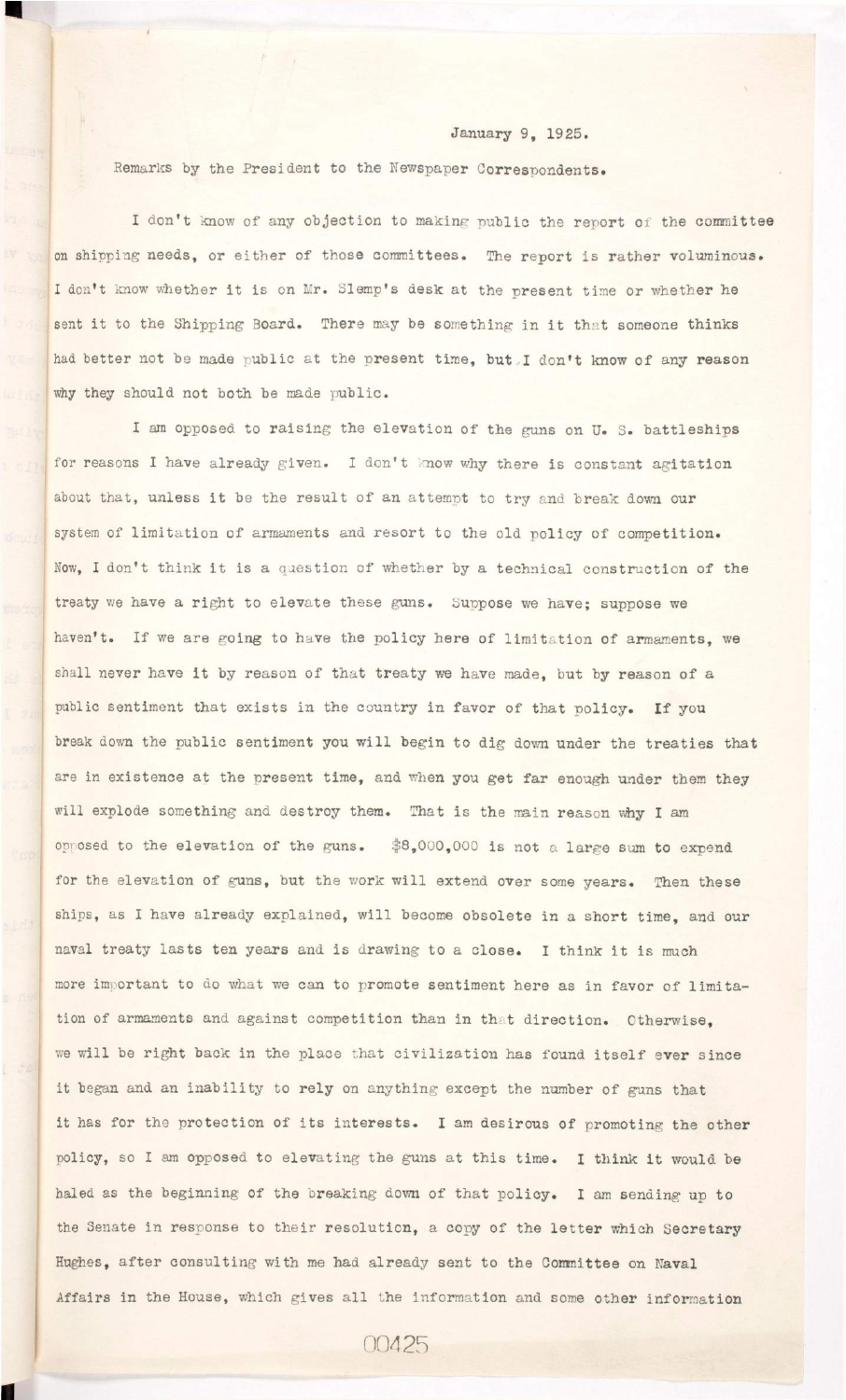that the Senate has requested. Japan as I understand it doesn't think it is contrary to the terms of the treaty, but the British have raised that question.

Is that the same letter, Mr. President, that was read yesterday in **the House?** 

The House Committee, yes, relative to the position of different govern**ments on i t .** 

Secretary Wilbur thinks that the Navy General Board will report very soon on the comparative value of aircraft, surface craft and submarine craft.

**I can't give you any information yet about the bringing of the 24th**  U. S. Infantry, that is a colored Brigade, to Washington on the 4th of March.

There have been no developments relative to a Register of the Treasury. I know that Senator Watson has spoken to me about some colored men in Indiana. **that would be available for appointment, and I think one of them is Mr. Kidrington.** 

I will try and have something prepared for the unveiling of the **picture of Crispus Attuoks at the Crispus Attuoks Press Club.** 

**I haven't decided anything further about the plans for the inauguration.** 

The only suggestion I made to the bankers and real estate men about the **rents was the one I made at the conference. That was carried through the press,**  and I have seen by the papers that they will undertake to take some action. I assume that if legislation were passed, they would assist in its enforcement. Their action, I think, is confirmatory of my feeling that there have been some abuses here in the District that ought to be remedied, and I am very much delighted to have their cooperation in attempting to provide a remedy for anything of that kind. I think they can be of very substantial benefit in that direction. **I have been over this matter with you several times, and I don't know as I need**  to discuss it further at this session.

 $2.$ 

I haven't any mature views which I can apply to particular instances

about the reduction of the interest rate on government loans to railroads. I am **glad to state my general view, and that would be, of course, that we make that**  rate of interest as low as possible. It is a charge on the service and ultimately has to be paid by the people, and the lower we make it why the lower freight and passenger rates of railroad service will be. So that I don't want **the Government to have to provide money for loans and charge a rate of interest**  which is less than that which the Government has to pay for the money it might **00426**